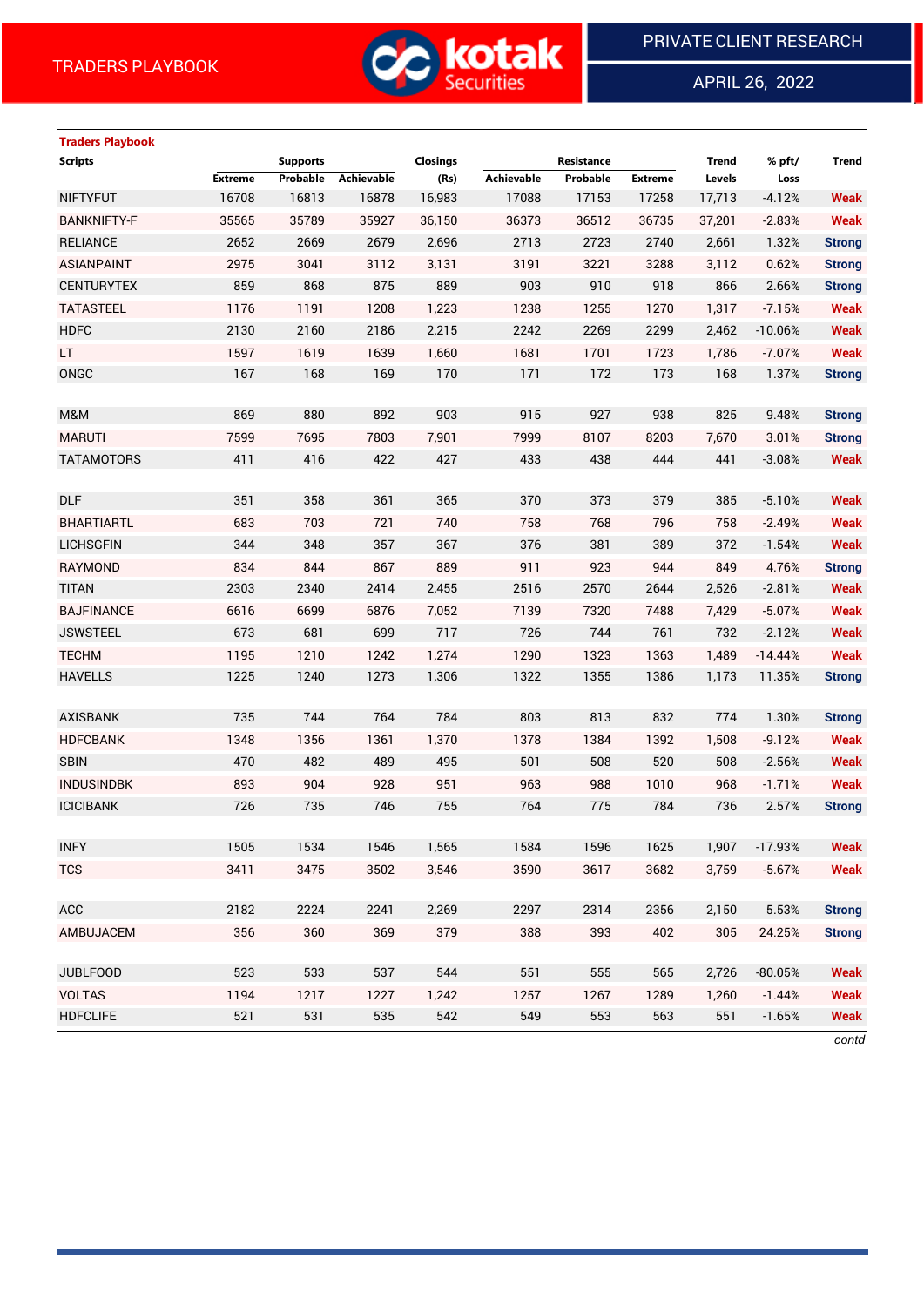#### **Closing Pricess**

Closing price is that price at which a scrip closes on the previous day. Traders can start their intraday trade on this level. The stock or index should sustain above or below the closing price else you should exit the trade. Ideally, half a percent should be the stop loss above or below the closing price to enter the trade.

## **Trend**

Trend is the level at which the tendency of Indices and Stocks can be identified. For best results, you can use the 'Trend Remarks' to trade. A 'Weak' trend means that traders can trade with a negative bias. If the trend is 'Strong', you can trade long with a positive bias. Base price should be the closing price.

#### **Achievable (Supp/Resis)**

It is the price which can be achieved if the Index/Stock trades above or below the closing price. During normal course of trading, first levels are important as one can take profits around first resistance and supports levels.

## **Probable (Supp/Resis)**

It's a second resistance/support and can be achieved if stocks/indices are in trending mode. Events can lead stocks and indices to reach these levels.

#### **Extreme levels**

Sometimes, the stocks fall or rise to their average lowest or highest levels FOR THE DAY and that may act as an excellent contra buying or selling opportunity with a stop loss given in the table. This means buying around extreme support and selling around extreme resistance strictly with a given stop loss. For e.g. If the extreme support for Nifty is given at 5605, and in case the market comes down to similar levels, then you can initiate long positions with the given 'stop loss for long' in the column, say at 5585. If it breaks 5585 then the trader must exit the position. This is valid on both the sides.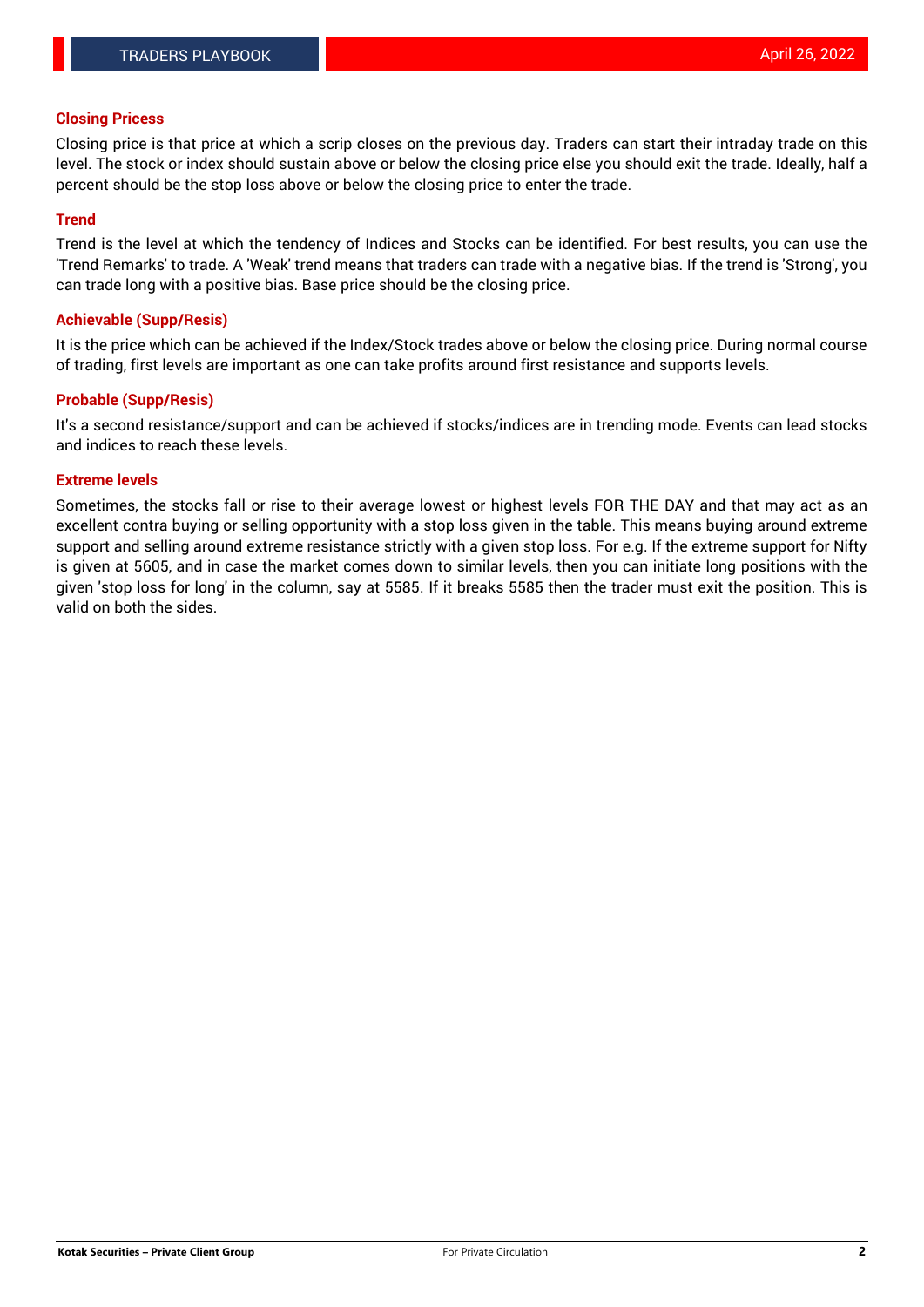## **RATING SCALE (PRIVATE CLIENT GROUP)**

| <b>BUY</b>             | -                 | A condition that indicates a good time to buy a stock. The exact circumstances of the signal will be determined by the indicator that an<br>analyst is using.  |
|------------------------|-------------------|----------------------------------------------------------------------------------------------------------------------------------------------------------------|
| SELL                   | -                 | A condition that indicates a good time to sell a stock. The exact circumstances of the signal will be determined by the indicator that an<br>analyst is using. |
| <b>Stop Loss Order</b> | $\qquad \qquad -$ | An instruction to the broker to buy or sell stock when it trades beyond a specified price. They serve to either protect your profits or<br>limit your losses.  |

#### **FUNDAMENTAL RESEARCH TEAM (PRIVATE CLIENT GROUP)**

**Shrikant Chouhan Arun Agarwal Amit Agarwal, CFA Hemali Dhame** Head of Research Auto & Auto Ancillary Transportation, Paints, FMCG Banking & Finance shrikant.chouhan@kotak.com arun.agarwal@kotak.com agarwal.amit@kotak.com Hemali.Dhame@kotak.com

**Jatin Damania Purvi Shah Rini Mehta K. Kathirvelu** Metals & Mining, Midcap **Pharmaceuticals** Research Associate Support Executive jatin.damania@kotak.com [purvi.shah@kotak.com](mailto:purvi.shah@kotak.com) rini.mehta@kotak.com [k.kathirvelu@kotak.com](mailto:k.kathirvelu@kotak.com)  $+91$  22 6218 6440  $+91$  22 6218 6432

**Sumit Pokharna Pankaj Kumar** sumit.pokharna@kotak.com pankajr.kumar@kotak.com +91 22 6218 6438 +91 22 6218 6434

Oil and Gas, Information Tech Construction, Capital Goods & Midcaps

+91 22 6218 5408 +91 22 6218 6443 +91 22 6218 6439 +91 22 6218 6433

**TECHNICAL RESEARCH TEAM (PRIVATE CLIENT GROUP)**

[shrikant.chouhan@kotak.com](mailto:shrikant.chouhan@kotak.com) [amol.athawale@kotak.com](mailto:amol.athawale@kotak.com) Research Associate +91 22 6218 5408 +91 20 6620 3350 [sayed.haider@kotak.com](mailto:sayed.haider@kotak.com)

**Shrikant Chouhan Amol Athawale Sayed Haider**

+91 22 62185498

# **DERIVATIVES RESEARCH TEAM (PRIVATE CLIENT GROUP)**

 $+91$  22 6218 5497

**Sahaj Agrawal Prashanth Lalu Prasenjit Biswas, CMT, CFTe** [sahaj.agrawal@kotak.com](mailto:sahaj.agrawal@kotak.com) [prashanth.lalu@kotak.com](mailto:prashanth.lalu@kotak.com) [prasenjit.biswas@kotak.com](mailto:prasenjit.biswas@kotak.com)